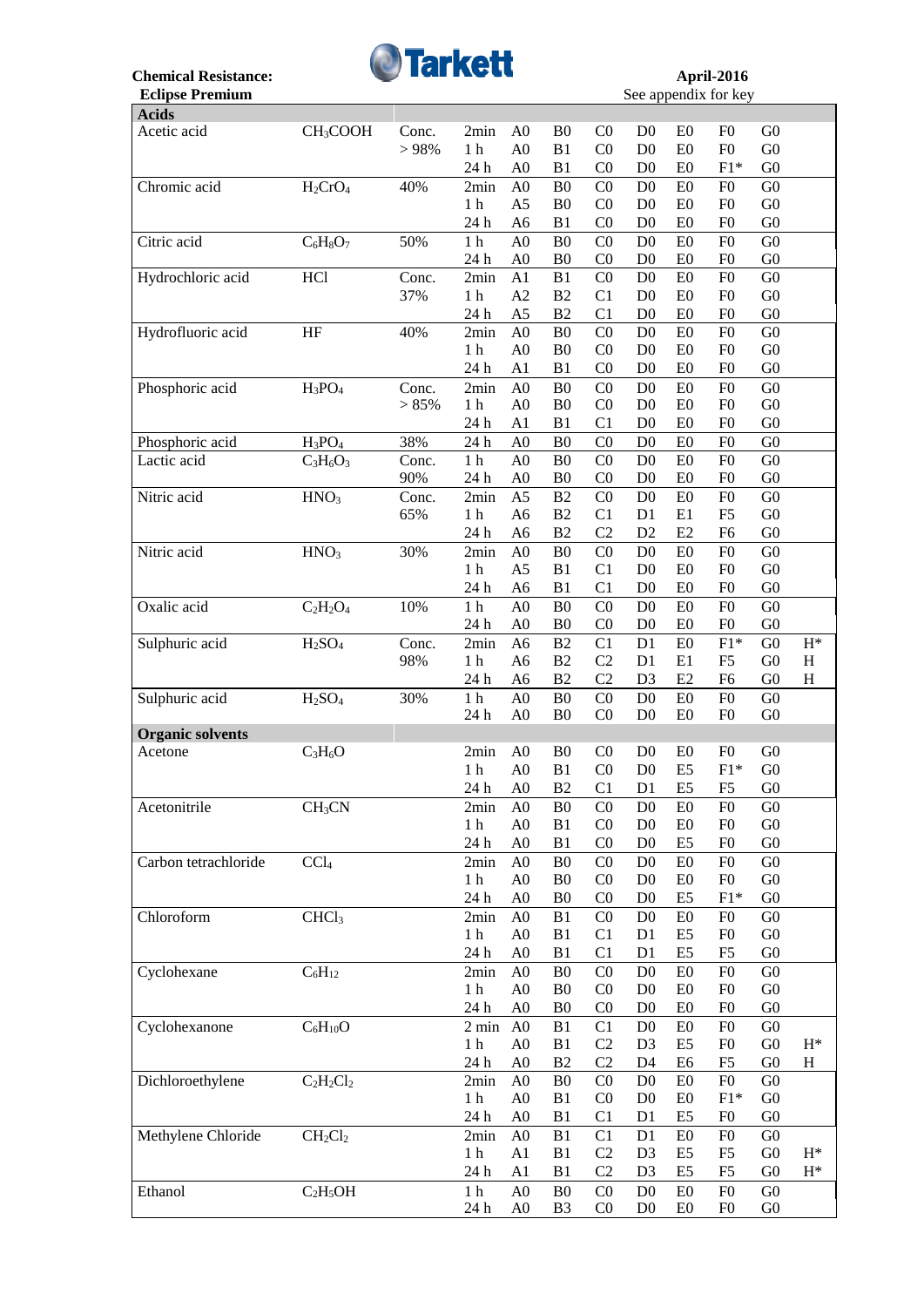

See appendix for key

| Organic solvents, cont. |                     |                  |                 |                |                |                |                                  |                                  |                |                |   |
|-------------------------|---------------------|------------------|-----------------|----------------|----------------|----------------|----------------------------------|----------------------------------|----------------|----------------|---|
| Ethyl acetate           | $C_4H_8O_2$         |                  | 2min            | A <sub>0</sub> | B <sub>0</sub> | CO             | D <sub>0</sub>                   | E <sub>0</sub>                   | F <sub>0</sub> | G <sub>0</sub> |   |
|                         |                     |                  | 1 <sub>h</sub>  | A <sub>0</sub> | B <sub>0</sub> | C1             | D1                               | E <sub>5</sub>                   | $F1*$          | G <sub>0</sub> |   |
|                         |                     |                  | 24 h            | A <sub>0</sub> | B <sub>0</sub> | C1             | D <sub>1</sub>                   | E <sub>5</sub>                   | F <sub>5</sub> | G <sub>0</sub> |   |
| Ethylene glycol         | $C_2H_6O_2$         |                  | 24 h            | A <sub>0</sub> | B <sub>0</sub> | CO             | D <sub>0</sub>                   | E <sub>0</sub>                   | F <sub>0</sub> | G <sub>0</sub> |   |
| Diethyl ether           | $(C_2H_5)_2O$       |                  | 2min            | A <sub>0</sub> | B <sub>0</sub> | CO             | D <sub>0</sub>                   | E0                               | F <sub>0</sub> | G <sub>0</sub> |   |
|                         |                     |                  | 1 <sub>h</sub>  | A <sub>0</sub> | B <sub>0</sub> | C <sub>0</sub> | D <sub>0</sub>                   | E <sub>0</sub>                   | $F1*$          | G <sub>0</sub> |   |
|                         |                     |                  | 24 h            | A <sub>0</sub> | B <sub>0</sub> | C <sub>0</sub> | D <sub>0</sub>                   | E <sub>0</sub>                   | $F1*$          | G <sub>0</sub> |   |
| n-Hexane                | $C_6H_{14}$         |                  | 1 <sub>h</sub>  | A <sub>0</sub> | B <sub>0</sub> | CO             | D <sub>0</sub>                   | E0                               | F <sub>0</sub> | G <sub>0</sub> |   |
|                         |                     |                  | 24 h            | A <sub>0</sub> | B <sub>0</sub> | C <sub>0</sub> | D <sub>0</sub>                   | E <sub>0</sub>                   | F <sub>0</sub> | G <sub>0</sub> |   |
| Formaldehyde solution   | CH <sub>2</sub> O   | 37 %             | 24 h            | A <sub>0</sub> | B <sub>0</sub> | CO             | D <sub>0</sub>                   | E <sub>0</sub>                   | F <sub>0</sub> | G <sub>0</sub> |   |
| Methanol                | CH <sub>3</sub> OH  |                  | 1 <sub>h</sub>  | A <sub>0</sub> | B <sub>0</sub> | C <sub>0</sub> | D <sub>0</sub>                   | E0                               | F <sub>0</sub> | G <sub>0</sub> |   |
|                         |                     |                  | 24 h            | A <sub>0</sub> | B <sub>3</sub> | C <sub>0</sub> | D <sub>0</sub>                   | E0                               | F <sub>0</sub> | G <sub>0</sub> |   |
| Methyl ethyl ketone     | $C_4H_8O$           |                  | $2 \text{ min}$ | A <sub>0</sub> | B1             | C <sub>1</sub> | D <sub>0</sub>                   | E <sub>0</sub>                   | F <sub>0</sub> | G <sub>0</sub> |   |
|                         |                     |                  | 1 <sub>h</sub>  | A <sub>0</sub> | B2             | C2             | D <sub>3</sub>                   | E <sub>5</sub>                   | F <sub>0</sub> | G <sub>0</sub> |   |
|                         |                     |                  | 24 h            | A <sub>0</sub> | B2             | C <sub>2</sub> | D <sub>3</sub>                   | E <sub>5</sub>                   | F <sub>5</sub> | G <sub>0</sub> |   |
| Pet.ether (Ligroin)     | CAS-nr:             |                  | $1\ \mathrm{h}$ | A <sub>0</sub> | B <sub>0</sub> | CO             | D <sub>0</sub>                   | E0                               | F <sub>0</sub> | G <sub>0</sub> |   |
| 80-110°C                | 8032-32-4           |                  | 24 h            | A <sub>0</sub> | B <sub>0</sub> | C <sub>0</sub> | D <sub>0</sub>                   | E0                               | F <sub>0</sub> | G <sub>0</sub> |   |
|                         |                     |                  | 2min            |                |                |                |                                  |                                  | F <sub>0</sub> | G <sub>0</sub> |   |
| Tetrachloroethylene     | $C_2Cl_4$           |                  |                 | A <sub>0</sub> | B <sub>0</sub> | C <sub>0</sub> | D <sub>0</sub>                   | E0                               |                |                |   |
|                         |                     |                  | 1 <sub>h</sub>  | A <sub>0</sub> | B <sub>0</sub> | CO             | D <sub>0</sub>                   | E0                               | F <sub>0</sub> | G <sub>0</sub> |   |
|                         |                     |                  | 24 h            | A <sub>0</sub> | B <sub>0</sub> | C1             | D <sub>0</sub>                   | E0                               | F <sub>5</sub> | G <sub>0</sub> |   |
| Toluene                 | $C_7H_8$            |                  | 2min            | A <sub>0</sub> | B <sub>0</sub> | CO             | D <sub>0</sub>                   | E0                               | F <sub>0</sub> | G <sub>0</sub> |   |
|                         |                     |                  | 1 <sub>h</sub>  | A <sub>0</sub> | B1             | C <sub>0</sub> | D <sub>0</sub>                   | E <sub>5</sub>                   | $F1*$          | G <sub>0</sub> |   |
|                         |                     |                  | 24 h            | A <sub>0</sub> | B1             | C1             | D <sub>1</sub>                   | E <sub>5</sub>                   | F1             | G <sub>0</sub> |   |
| Trichlorethylene        | $C_2HCl_3$          |                  | 2min            | A <sub>0</sub> | B <sub>0</sub> | CO             | D <sub>0</sub>                   | E <sub>0</sub>                   | F <sub>0</sub> | G <sub>0</sub> |   |
|                         |                     |                  | 1 <sub>h</sub>  | A <sub>0</sub> | B1             | CO             | D <sub>0</sub>                   | E <sub>5</sub>                   | $F1*$          | G <sub>0</sub> |   |
|                         |                     |                  | 24 h            | A <sub>0</sub> | B <sub>1</sub> | C1             | D <sub>1</sub>                   | E <sub>5</sub>                   | F <sub>5</sub> | G <sub>0</sub> |   |
| White spirit            | EG/EC/EF-nr:        |                  | $2 \text{ min}$ | A <sub>0</sub> | B <sub>0</sub> | CO             | D <sub>0</sub>                   | E0                               | F <sub>0</sub> | G <sub>0</sub> |   |
|                         | 265-191-7           |                  | 1 <sub>h</sub>  | A <sub>0</sub> | B <sub>0</sub> | CO             | D <sub>0</sub>                   | E <sub>0</sub>                   | F <sub>0</sub> | G <sub>0</sub> |   |
|                         |                     |                  | 24 h            | A <sub>0</sub> | B <sub>0</sub> | C <sub>0</sub> | D <sub>0</sub>                   | E <sub>5</sub>                   | F <sub>0</sub> | G <sub>0</sub> |   |
| Xylene                  | $C_8H_{10}$         |                  | $2 \text{ min}$ | A <sub>0</sub> | B <sub>0</sub> | C <sub>0</sub> | D <sub>0</sub>                   | E0                               | F <sub>0</sub> | G <sub>0</sub> |   |
|                         |                     |                  | 1 <sub>h</sub>  | A <sub>0</sub> | B <sub>0</sub> | C1             | D <sub>1</sub>                   | E <sub>0</sub>                   | F <sub>0</sub> | G <sub>0</sub> |   |
|                         |                     |                  | 24 h            | A <sub>0</sub> | B <sub>0</sub> | C1             | D <sub>1</sub>                   | E <sub>5</sub>                   | F <sub>5</sub> | G <sub>0</sub> |   |
| <b>Alkali</b> (Bases)   |                     |                  |                 |                |                |                |                                  |                                  |                |                |   |
| Ammonia solution        | NH <sub>3</sub>     | 25%              | 1 <sub>h</sub>  | A <sub>0</sub> | B <sub>0</sub> | C <sub>0</sub> | D <sub>0</sub>                   | E <sub>0</sub>                   | F <sub>0</sub> | G <sub>0</sub> |   |
|                         |                     |                  | 24 h            | A <sub>0</sub> | B <sub>0</sub> | C <sub>0</sub> | D <sub>0</sub>                   | E <sub>0</sub>                   | F <sub>0</sub> | G <sub>0</sub> |   |
| Calcium hydroxide       | Ca(OH) <sub>2</sub> | 10%              | 1 <sub>h</sub>  | A <sub>0</sub> | B <sub>0</sub> | C <sub>0</sub> | D <sub>0</sub>                   | E <sub>0</sub>                   | F <sub>0</sub> | G <sub>0</sub> |   |
|                         |                     |                  | 24 h            | A <sub>0</sub> | B <sub>1</sub> | CO             | D <sub>0</sub>                   | ${\rm E0}$                       | F <sub>0</sub> | G <sub>0</sub> |   |
| Sodium hydroxide        | <b>NaOH</b>         | 50%              | 1 <sub>h</sub>  | A <sub>0</sub> | B <sub>0</sub> | $_{\rm C0}$    | D <sub>0</sub>                   | E <sub>0</sub>                   | F <sub>0</sub> | G <sub>0</sub> |   |
|                         |                     |                  | 24 h            | A <sub>0</sub> | B <sub>0</sub> | C <sub>0</sub> | D <sub>0</sub>                   | E0                               | F <sub>0</sub> | G <sub>0</sub> |   |
| Sodium hydroxide        | <b>NaOH</b>         | 10%              | 1 <sub>h</sub>  | A <sub>0</sub> | B <sub>0</sub> | C <sub>0</sub> | D <sub>0</sub>                   | E0                               | F <sub>0</sub> | G <sub>0</sub> |   |
|                         |                     |                  | 24 h            | A <sub>0</sub> | B1             | C1             | D <sub>0</sub>                   | E0                               | F <sub>0</sub> | ${\rm G0}$     | H |
| <b>Salt solutions</b>   |                     |                  |                 |                |                |                |                                  |                                  |                |                |   |
| Ammonium                | $(NH4)2CO3$         | 10%              | $1\ \mathrm{h}$ | A <sub>0</sub> | B <sub>0</sub> | C <sub>0</sub> | D <sub>0</sub>                   | E <sub>0</sub>                   | F <sub>0</sub> | G <sub>0</sub> |   |
| carbonate               |                     |                  | 24 h            | A <sub>0</sub> | B <sub>0</sub> | C <sub>0</sub> | D <sub>0</sub>                   | E0                               | F <sub>0</sub> | G <sub>0</sub> |   |
| Ammonium iron           | $NH_4Fe(SO_4)_2$    | 10%              | $1\ \mathrm{h}$ | A <sub>0</sub> | B <sub>0</sub> | C <sub>0</sub> | D <sub>0</sub>                   | E0                               | F <sub>0</sub> | G <sub>0</sub> |   |
| (III) sulphate          |                     |                  | 24 h            | A <sub>0</sub> | B <sub>0</sub> | C <sub>0</sub> | D <sub>0</sub>                   | E <sub>0</sub>                   | F <sub>0</sub> | G <sub>0</sub> |   |
| Calcium Chloride        | CaCl <sub>2</sub>   | Satturated       | 24 h            | A <sub>0</sub> | B <sub>0</sub> | CO             | D <sub>0</sub>                   | E0                               | F <sub>0</sub> | G <sub>0</sub> |   |
| Cobaltous chloride      | CoCl <sub>2</sub>   | 10%              | 24 h            | A <sub>0</sub> | B <sub>0</sub> | C <sub>0</sub> | D <sub>0</sub>                   | E0                               | F <sub>0</sub> | ${\rm G0}$     |   |
| Copper (II) sulphate    | CuSO <sub>4</sub>   | 10%              | $1\ \mathrm{h}$ | A <sub>0</sub> | B <sub>0</sub> | CO             | D <sub>0</sub>                   | E0                               | F <sub>0</sub> | G <sub>0</sub> |   |
|                         |                     |                  | 24 h            | A <sub>0</sub> | B <sub>0</sub> | C <sub>0</sub> | D <sub>0</sub>                   | E0                               | F <sub>0</sub> | G <sub>0</sub> |   |
| Ferrous (II) chloride   | FeCl <sub>2</sub>   | 10%              | $1\ \mathrm{h}$ | A <sub>0</sub> | B <sub>0</sub> | C <sub>0</sub> |                                  |                                  | F <sub>0</sub> | G <sub>0</sub> |   |
|                         |                     |                  | 24 h            | A <sub>0</sub> | B <sub>0</sub> | C <sub>0</sub> | D <sub>0</sub><br>D <sub>0</sub> | E <sub>0</sub><br>E <sub>0</sub> | F <sub>0</sub> | G <sub>0</sub> |   |
|                         |                     |                  |                 |                |                |                |                                  |                                  |                |                |   |
| Ferric (III) chloride   | FeCl <sub>3</sub>   | 10%              | $1\ \mathrm{h}$ | A <sub>0</sub> | B <sub>0</sub> | C <sub>0</sub> | D <sub>0</sub>                   | E0                               | F <sub>0</sub> | G <sub>0</sub> |   |
|                         |                     |                  | 24 h            | A <sub>0</sub> | B <sub>0</sub> | C <sub>0</sub> | D <sub>0</sub>                   | E <sub>0</sub>                   | F <sub>0</sub> | G <sub>0</sub> |   |
| Potassium iodide        | KI                  | 10%              | 24 h            | A <sub>0</sub> | B <sub>0</sub> | C <sub>0</sub> | D <sub>0</sub>                   | E <sub>0</sub>                   | F <sub>0</sub> | G <sub>0</sub> |   |
| Potassium oxalate       | $K_2C_2O_4$         | 10%              | 24 h            | A <sub>0</sub> | B <sub>0</sub> | C <sub>0</sub> | D <sub>0</sub>                   | E <sub>0</sub>                   | F <sub>0</sub> | G <sub>0</sub> |   |
| Potassium               | KMnO <sub>4</sub>   | 5% in            | $2 \text{ min}$ | A <sub>5</sub> | B <sub>0</sub> | C <sub>0</sub> | D <sub>0</sub>                   | E0                               | F <sub>0</sub> | G <sub>0</sub> |   |
| permanagnate            |                     | H <sub>2</sub> O | 1 <sub>h</sub>  | A <sub>6</sub> | B <sub>0</sub> | C <sub>0</sub> | D <sub>0</sub>                   | E <sub>0</sub>                   | F <sub>0</sub> | G <sub>0</sub> |   |
| Silver nitrate          | AgNO <sub>3</sub>   | 2%               | 1 <sub>h</sub>  | A <sub>0</sub> | B <sub>0</sub> | C <sub>0</sub> | D <sub>0</sub>                   | E0                               | F <sub>0</sub> | G <sub>0</sub> |   |
|                         |                     |                  | 24 h            | A <sub>5</sub> | B <sub>0</sub> | C <sub>0</sub> | D <sub>0</sub>                   | E <sub>0</sub>                   | F <sub>0</sub> | G <sub>0</sub> |   |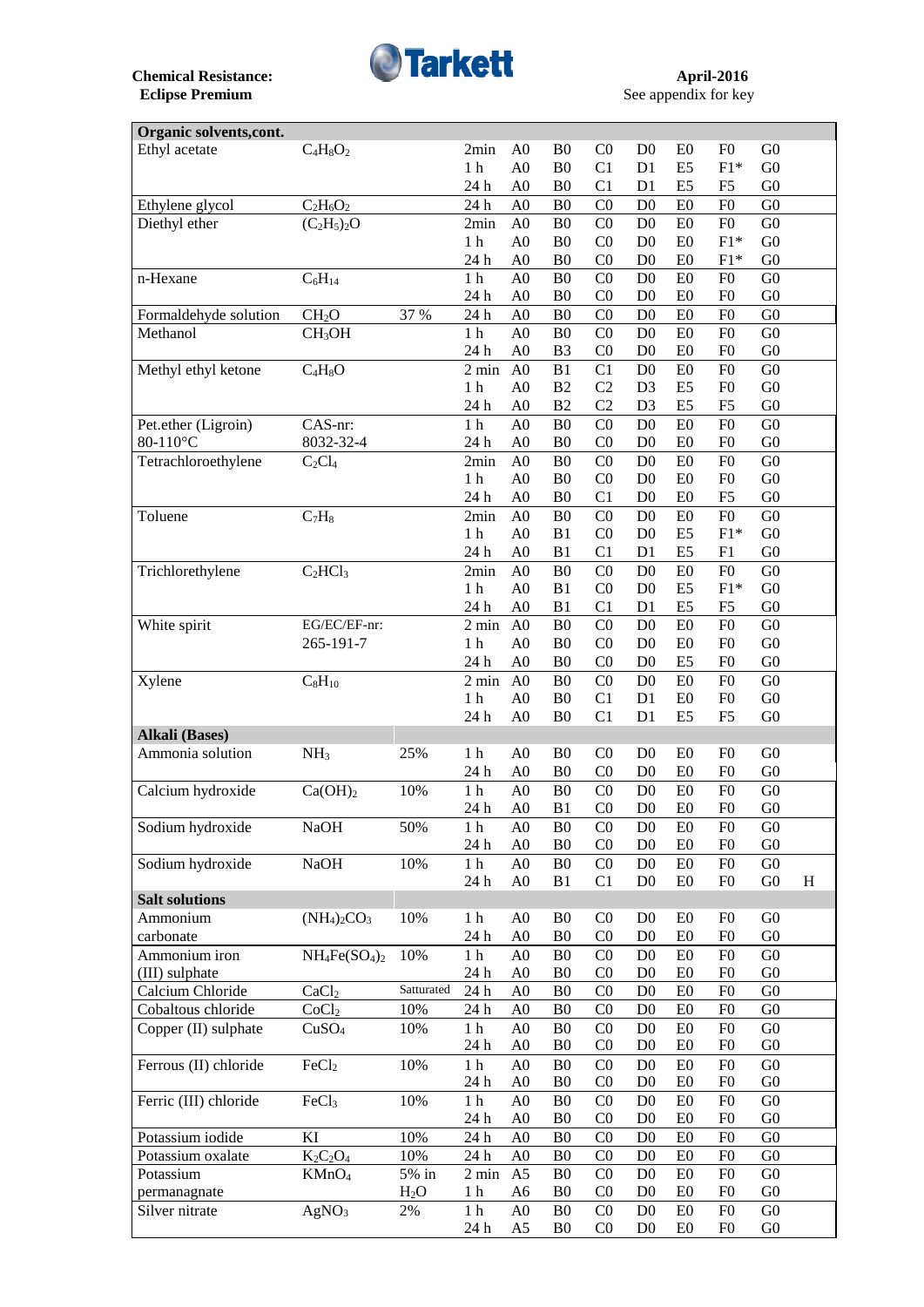

See appendix for key

| Salt solutions cont.                    |                                 |          |                  |                |                |                |                |                |                |                |
|-----------------------------------------|---------------------------------|----------|------------------|----------------|----------------|----------------|----------------|----------------|----------------|----------------|
| Sodium carbonate                        | Na <sub>2</sub> CO <sub>3</sub> | 20%      | 1 <sub>h</sub>   | A <sub>0</sub> | B <sub>0</sub> | CO             | D <sub>0</sub> | E <sub>0</sub> | F <sub>0</sub> | G <sub>0</sub> |
|                                         |                                 |          | 24 h             | A <sub>0</sub> | B <sub>0</sub> | CO             | D <sub>0</sub> | E <sub>0</sub> | F <sub>0</sub> | G <sub>0</sub> |
| Sodium thiosulphate                     | $Na2S2O3$                       | 10%      | $1\ \mathrm{h}$  | A <sub>0</sub> | B <sub>0</sub> | C <sub>0</sub> | D <sub>0</sub> | E0             | F <sub>0</sub> | G <sub>0</sub> |
|                                         |                                 |          | 24 h             | A <sub>0</sub> | B <sub>0</sub> | CO             | D <sub>0</sub> | E0             | F <sub>0</sub> | G <sub>0</sub> |
|                                         | Na <sub>2</sub> SO <sub>3</sub> | 10%      | 24 h             | A <sub>0</sub> | B <sub>0</sub> | CO             | D <sub>0</sub> | E0             | F <sub>0</sub> | ${\rm G0}$     |
| Sodium sulphite                         |                                 |          |                  |                |                |                |                |                |                |                |
| <b>Medical Chemicals</b>                |                                 |          |                  |                |                |                |                |                |                |                |
| Aniline blue                            |                                 | 2,5% in  | 1 <sub>h</sub>   | A <sub>6</sub> | B <sub>0</sub> | CO             | D <sub>0</sub> | E <sub>0</sub> | F <sub>0</sub> | G <sub>0</sub> |
|                                         |                                 | ethanol  | 24 h             | A <sub>6</sub> | B <sub>3</sub> | CO             | D <sub>0</sub> | E <sub>0</sub> | F <sub>0</sub> | G <sub>0</sub> |
| Betadine                                |                                 | 75       | $1\ \mathrm{h}$  | A <sub>0</sub> | B <sub>0</sub> | CO             | D <sub>0</sub> | E0             | F <sub>0</sub> | ${\rm G0}$     |
| skin cleanser                           |                                 | mg/ml    | 24 h             | A <sub>5</sub> | B <sub>0</sub> | CO             | D <sub>0</sub> | E <sub>0</sub> | F <sub>0</sub> | G <sub>0</sub> |
| Bromcresol green                        |                                 | 0,4%     | 24 h             | A <sub>0</sub> | B <sub>0</sub> | C <sub>0</sub> | D <sub>0</sub> | E0             | F <sub>0</sub> | G <sub>0</sub> |
| Eosin                                   |                                 | 1 % in   | $1\ \mathrm{h}$  | A <sub>6</sub> | B <sub>0</sub> | CO             | D <sub>0</sub> | E <sub>0</sub> | F <sub>0</sub> | G <sub>0</sub> |
|                                         |                                 | ethanol  | 24 h             | A <sub>6</sub> | B <sub>3</sub> | C <sub>0</sub> | D <sub>0</sub> | E <sub>0</sub> | F <sub>0</sub> | G <sub>0</sub> |
|                                         |                                 |          |                  |                |                |                |                |                |                |                |
| Glutaraldehyde                          |                                 | 25%      | $1\ \mathrm{h}$  | A <sub>0</sub> | B <sub>0</sub> | CO             | D <sub>0</sub> | E0             | F <sub>0</sub> | G <sub>0</sub> |
|                                         |                                 |          | 24 h             | A <sub>5</sub> | B <sub>0</sub> | C <sub>0</sub> | D <sub>0</sub> | E <sub>0</sub> | F <sub>0</sub> | G <sub>0</sub> |
| Hematoxylin                             |                                 | 5%       | $1\ \mathrm{h}$  | A <sub>0</sub> | B <sub>0</sub> | CO             | D <sub>0</sub> | E0             | F <sub>0</sub> | G <sub>0</sub> |
|                                         |                                 |          | 24 h             | A <sub>0</sub> | B <sub>0</sub> | C <sub>0</sub> | D <sub>0</sub> | E <sub>0</sub> | F <sub>0</sub> | G <sub>0</sub> |
| Hibitane                                |                                 | 0,5%     | $1\ \mathrm{h}$  | A <sub>0</sub> | B <sub>0</sub> | CO             | D <sub>0</sub> | E0             | F <sub>0</sub> | G <sub>0</sub> |
|                                         |                                 |          | 24 h             | A <sub>5</sub> | B <sub>0</sub> | C <sub>0</sub> | D <sub>0</sub> | E <sub>0</sub> | F <sub>0</sub> | G <sub>0</sub> |
| Iodine                                  | I <sub>2</sub>                  | $2\%$ in | 2min             | A <sub>5</sub> | B <sub>0</sub> | CO             | D <sub>0</sub> | E0             | F <sub>0</sub> | G <sub>0</sub> |
|                                         |                                 | ethanol  | 1 h              | A <sub>6</sub> | B <sub>3</sub> | C <sub>0</sub> | D <sub>0</sub> | E <sub>0</sub> | F <sub>0</sub> | G <sub>0</sub> |
|                                         |                                 |          |                  |                |                |                |                |                |                |                |
| Iodoform                                |                                 | $1\%$ in | $1\ \mathrm{h}$  | A <sub>6</sub> | B <sub>0</sub> | CO             | D <sub>0</sub> | E0             | F <sub>0</sub> | G <sub>0</sub> |
|                                         |                                 | ethanol  | 24 h             | A <sub>6</sub> | B <sub>3</sub> | C <sub>0</sub> | D <sub>0</sub> | E0             | F <sub>0</sub> | ${\rm G0}$     |
| Methylrosanilinium                      |                                 | 0,1%     | $1\ \mathrm{h}$  | A <sub>5</sub> | B <sub>0</sub> | CO             | D <sub>0</sub> | E0             | F <sub>0</sub> | ${\rm G0}$     |
|                                         |                                 |          | 24 h             | A <sub>5</sub> | B <sub>0</sub> | CO             | D <sub>0</sub> | E0             | F <sub>0</sub> | G <sub>0</sub> |
| <b>Disinfectants/cleaning compounds</b> |                                 |          |                  |                |                |                |                |                |                |                |
| <b>Product</b>                          | Manuf./Rep.                     |          |                  |                |                |                |                |                |                |                |
| <b>Buraton 10F</b>                      | Schülke &                       | $1\%$    | 24 h             | A <sub>0</sub> | B <sub>0</sub> | C <sub>0</sub> | D <sub>0</sub> | E <sub>0</sub> | F <sub>0</sub> | G <sub>0</sub> |
| $"$ -                                   | Mayr                            | 10%      | 24 h             | A <sub>0</sub> | B <sub>0</sub> | CO             | D <sub>0</sub> | E0             | F <sub>0</sub> | G <sub>0</sub> |
| Citrosteril                             | Fresenius                       | Cons.    | 24 h             | A <sub>0</sub> | B <sub>0</sub> | C <sub>1</sub> | D <sub>0</sub> | E0             | F <sub>0</sub> | ${\rm G0}$     |
| Debisan                                 |                                 | 1 %      | 24 h             |                |                |                |                |                |                |                |
| $\ddot{\phantom{0}}$                    | Nordex                          |          |                  | A <sub>0</sub> | B <sub>0</sub> | CO             | D <sub>0</sub> | E <sub>0</sub> | F <sub>0</sub> | G <sub>0</sub> |
|                                         |                                 | 10%      | 24 h             | A <sub>0</sub> | B <sub>0</sub> | CO             | D <sub>0</sub> | E0             | F <sub>0</sub> | G <sub>0</sub> |
| Decon-Spore 200 Plus                    | Veltek                          | 0,5 %    | 24 h             | A <sub>0</sub> | B <sub>0</sub> | C <sub>0</sub> | D <sub>0</sub> | E0             | F <sub>0</sub> | G <sub>0</sub> |
|                                         | Associates, Inc                 | 5 %      | 24 h             | A <sub>0</sub> | B <sub>0</sub> | CO             | D <sub>0</sub> | E0             | F <sub>0</sub> | G <sub>0</sub> |
| Dialox                                  | Gambro                          | Cons.    | 24 h             | A <sub>0</sub> | ${\bf B0}$     | C1             | D <sub>0</sub> | E <sub>0</sub> | F <sub>0</sub> | ${\rm G0}$     |
| Gevisol                                 | Schülke &                       | 0,5%     | 24 h             | A <sub>0</sub> | B <sub>0</sub> | C <sub>0</sub> | D <sub>0</sub> | E <sub>0</sub> | F <sub>0</sub> | G <sub>0</sub> |
| $\cdot$ $\cdot$                         | Mayr                            | 5%       | 24 h             | A <sub>5</sub> | B1             | CO             | D <sub>0</sub> | E <sub>0</sub> | F <sub>0</sub> | G <sub>0</sub> |
| Incidur                                 | Henkel                          | 0,5%     | $24\ \mathrm{h}$ | A <sub>0</sub> | B <sub>0</sub> | C <sub>0</sub> | D <sub>0</sub> | E <sub>0</sub> | ${\rm F}0$     | G <sub>0</sub> |
| $\cdot$                                 |                                 | 3%       | 24 h             | A <sub>0</sub> | B <sub>0</sub> | C <sub>0</sub> | D <sub>0</sub> | E <sub>0</sub> | F <sub>0</sub> | ${\rm G0}$     |
| Lycetol AF                              | Schülke &                       | $1\%$    | 24 h             | A <sub>0</sub> | B <sub>0</sub> | C <sub>0</sub> | D <sub>0</sub> | E <sub>0</sub> | F <sub>0</sub> | ${\rm G0}$     |
| $^{\prime\prime}$ -                     |                                 |          |                  |                |                |                |                |                |                |                |
|                                         | Mayr                            | 5%       | 24 h             | A <sub>0</sub> | B <sub>0</sub> | C <sub>0</sub> | D <sub>0</sub> | E <sub>0</sub> | F <sub>0</sub> | G <sub>0</sub> |
| Melsept                                 | <b>B</b> Braun                  | $1\%$    | 24 h             | A <sub>0</sub> | B <sub>0</sub> | C <sub>0</sub> | D <sub>0</sub> | E0             | F <sub>0</sub> | ${\rm G0}$     |
| $^{\prime\prime}$ -                     |                                 | 5%       | 24 h             | A <sub>0</sub> | B <sub>0</sub> | C <sub>0</sub> | D <sub>0</sub> | E <sub>0</sub> | F <sub>0</sub> | G <sub>0</sub> |
| Perform                                 | Schülke &                       | 0,75%    | 24 h             | A <sub>0</sub> | B <sub>0</sub> | C <sub>0</sub> | D <sub>0</sub> | E <sub>0</sub> | F <sub>0</sub> | G <sub>0</sub> |
| $\cdot$                                 | Mayr                            | 2,5%     | 24 h             | A <sub>0</sub> | B <sub>0</sub> | C <sub>0</sub> | D <sub>0</sub> | E <sub>0</sub> | F <sub>0</sub> | G <sub>0</sub> |
| Sekumatic                               | Henkel                          | 0,5%     | $24\ \mathrm{h}$ | A <sub>0</sub> | B <sub>0</sub> | CO             | D <sub>0</sub> | E0             | F <sub>0</sub> | G <sub>0</sub> |
| $\cdot$ <sup>2</sup>                    |                                 | 5%       | 24 h             | A <sub>5</sub> | B1             | C <sub>0</sub> | D <sub>0</sub> | E <sub>0</sub> | F <sub>0</sub> | ${\rm G0}$     |
| <b>Sekusept Plus</b>                    | Henkel                          | $1\%$    | 24 h             | A <sub>0</sub> | B <sub>0</sub> | C <sub>0</sub> | D <sub>0</sub> | E <sub>0</sub> | F <sub>0</sub> | G <sub>0</sub> |
| $^{\prime\prime}$ .                     |                                 | 5%       | 24 h             | A <sub>0</sub> | B <sub>0</sub> | C <sub>0</sub> | D <sub>0</sub> | E0             | F <sub>0</sub> | ${\rm G0}$     |
| Spitacid                                | Henkel                          | Cons.    | 1 <sub>h</sub>   | A <sub>0</sub> | B <sub>0</sub> | C <sub>0</sub> | D <sub>0</sub> | E0             | F <sub>0</sub> | ${\rm G0}$     |
|                                         |                                 |          |                  |                |                |                |                |                |                |                |
|                                         |                                 |          | 24 h             | A <sub>0</sub> | B <sub>0</sub> | C <sub>0</sub> | D <sub>0</sub> | E0             | F <sub>0</sub> | ${\rm G0}$     |
| Terralin N                              | Schülke &                       | $1\%$    | 24 h             | A <sub>0</sub> | B <sub>0</sub> | C <sub>0</sub> | D <sub>0</sub> | E0             | ${\rm F}0$     | ${\rm G0}$     |
| $\cdot$                                 | Mayr                            | 10%      | $1\ \mathrm{h}$  | A <sub>0</sub> | B <sub>0</sub> | C <sub>0</sub> | D <sub>0</sub> | E0             | F <sub>0</sub> | ${\rm G0}$     |
| $\ddot{\phantom{0}}$                    |                                 | 10%      | 24 h             | A <sub>0</sub> | B <sub>0</sub> | C <sub>0</sub> | D <sub>0</sub> | E <sub>0</sub> | F <sub>0</sub> | ${\rm G0}$     |
| <b>Tiutol KF</b>                        | <b>B.</b> Braun                 | 3%       | 24 h             | A <sub>0</sub> | B <sub>0</sub> | C <sub>0</sub> | D <sub>0</sub> | E <sub>0</sub> | F <sub>0</sub> | ${\rm G0}$     |
| $\ddot{\phantom{0}}$                    |                                 | 10%      | 24 h             | A <sub>0</sub> | B1             | C <sub>0</sub> | D <sub>0</sub> | E <sub>0</sub> | F <sub>0</sub> | ${\rm G0}$     |
| Virkon S                                | Sterisol AB                     | 1%       | 24 h             | A <sub>0</sub> | B <sub>0</sub> | CO             | D <sub>0</sub> | E0             | F <sub>0</sub> | ${\rm G0}$     |
| $"$ -                                   |                                 | 2,5%     |                  | A <sub>0</sub> | B <sub>0</sub> | C <sub>0</sub> | D <sub>0</sub> | E <sub>0</sub> | F <sub>0</sub> | ${\rm G0}$     |
|                                         |                                 |          | 24 h             |                |                |                |                |                |                |                |
| <b>Incidin Plus</b>                     | Ecolab                          | 1%       | 24 h             | A <sub>0</sub> | B <sub>0</sub> | C <sub>0</sub> | D <sub>0</sub> | E <sub>0</sub> | F <sub>0</sub> | ${\rm G0}$     |
|                                         |                                 | 5 %      | 24 h             | A <sub>0</sub> | B <sub>0</sub> | C <sub>0</sub> | D <sub>0</sub> | E0             | F <sub>0</sub> | G <sub>0</sub> |